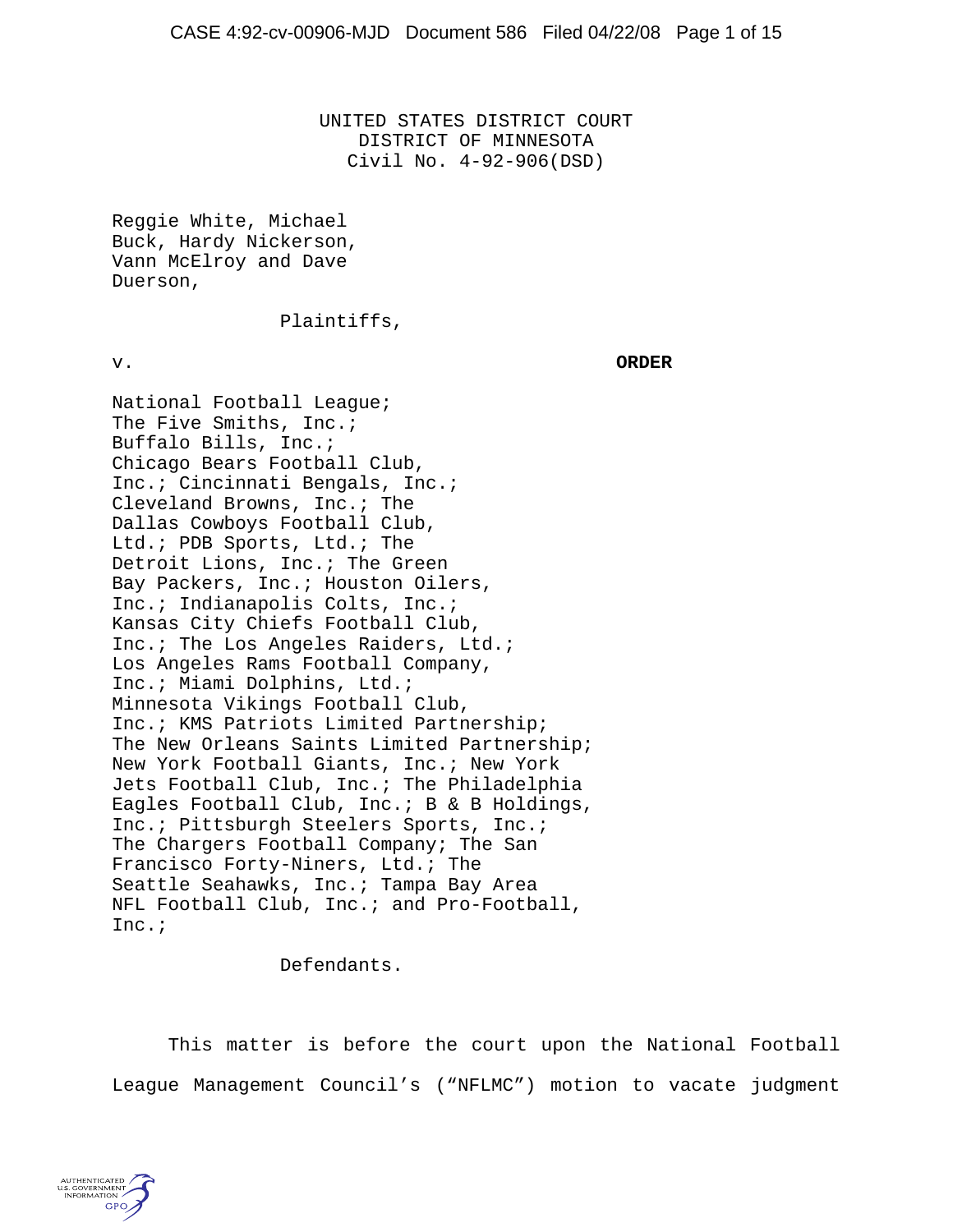# CASE 4:92-cv-00906-MJD Document 586 Filed 04/22/08 Page 2 of 15

regarding Michael Vick and for recusal of the court or modification of the final consent judgment. Based upon a review of the record and proceedings herein, and for the reasons that follow, the NFLMC's motion is denied.

#### **BACKGROUND**

The instant motion arises from a longstanding dispute between the NFLMC and the National Football League Players Association ("NFLPA"). On September 21, 1992 - two weeks after a jury in McNeil v. National Football League ["NFL"], No. 4-90-476, 1992 WL 315292 (D. Minn. Sept. 10, 1992), found that the NFL's right of first refusal/compensation rules violated federal antitrust laws five players filed a class action antitrust action against the NFL challenging the NFL's employment practices. After five months of motion practice and negotiation, the parties entered into a stipulated settlement agreement ("SSA") that the court approved on April 30, 1993. See White v. Nat'l Football League, 922 F. Supp. 1389 (D. Minn. 1993). Under Article XX of the SSA, the court retained jurisdiction over the action to "effectuate and enforce" the terms of the agreement and final consent judgment. (See SSA art. XX, Doc. No. 524.) Over the years, the court approved amendments to the SSA, with each version containing the continuing jurisdiction provision. (See Order of Aug. 24, 2006, Doc. No. 526.) The SSA also contained a provision granting jurisdiction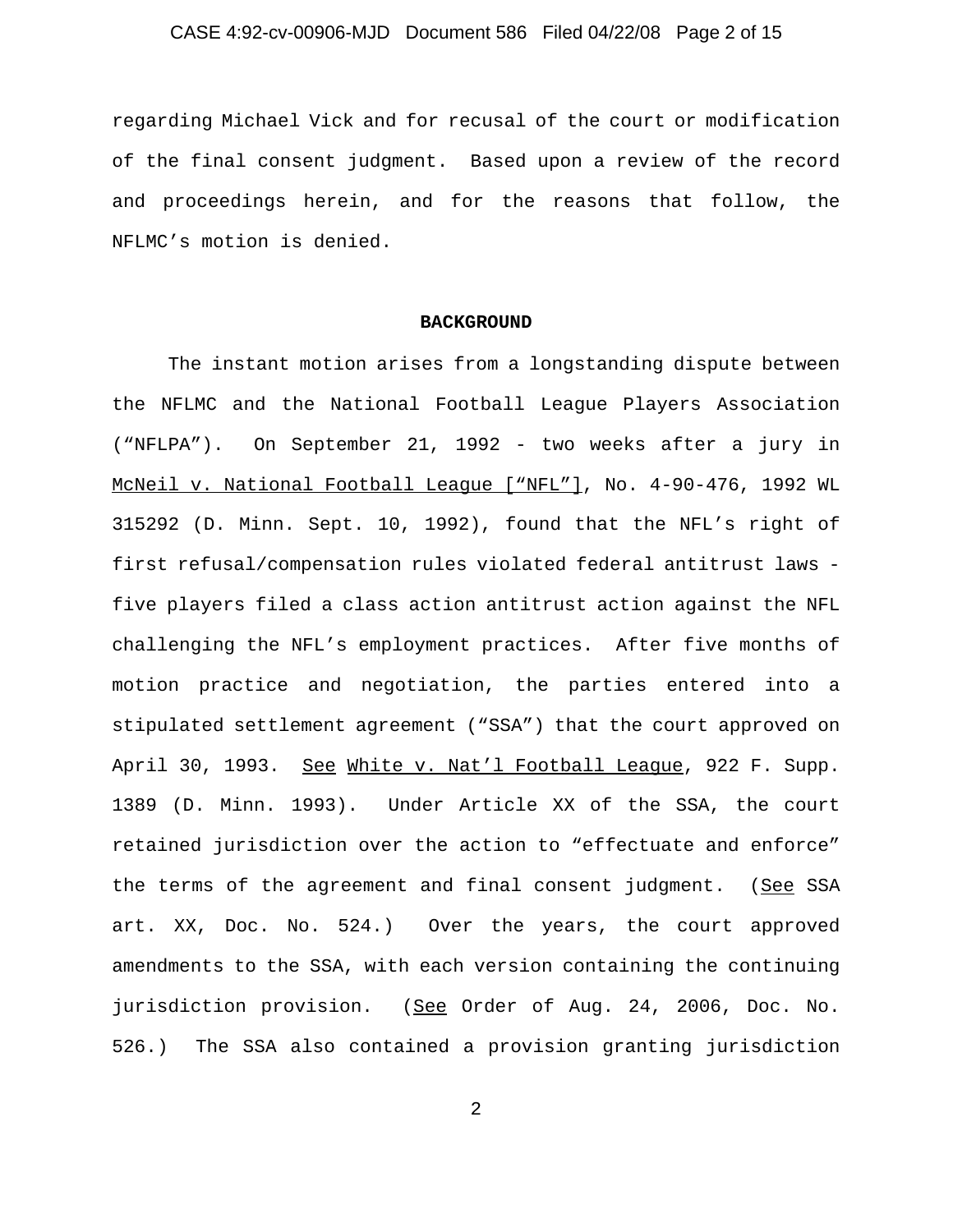# CASE 4:92-cv-00906-MJD Document 586 Filed 04/22/08 Page 3 of 15

over specified disputes to a Special Master agreed upon and recommended to the court for approval by the parties. (See SSA art. XXII.) The Special Master's determinations bound the parties, subject to the court's review on appeal. (Id.); see also NFL Collective Bargaining Agreement 2006-2012, art. XXVI. It was under this framework that the court took up the instant matter.

On September 5, 2007, the NFLMC sought a declaration that enforcement in a non-injury grievance of the contractual rights of the Atlanta Falcons ("Falcons") to recover amounts already paid to quarterback Michael Vick ("Vick") would not violate Article XVII, § 9(c) of the SSA. The Falcons argued that Vick's guilty plea to federal criminal dog fighting charges on August 20, 2007, triggered several default provisions in Vick's 2006 player contract. Accordingly, the team sought the return of \$19.97 million in signing and roster bonuses. The NFLPA opposed the forfeiture, and the parties argued the matter before Special Master Stephen B. Burbank on October 4, 2007. He concluded on October 9, 2007, that § 9(c) did not prohibit the forfeiture of the bonuses paid to Vick and conditionally determined that the NFLMC's grievance provided no grounds for alternative legal or equitable relief to recover any amount that § 9(c) did protect from forfeiture. The NFLPA appealed the Special Master's decision, and the court received briefing and heard arguments on the matter on November 30, 2007.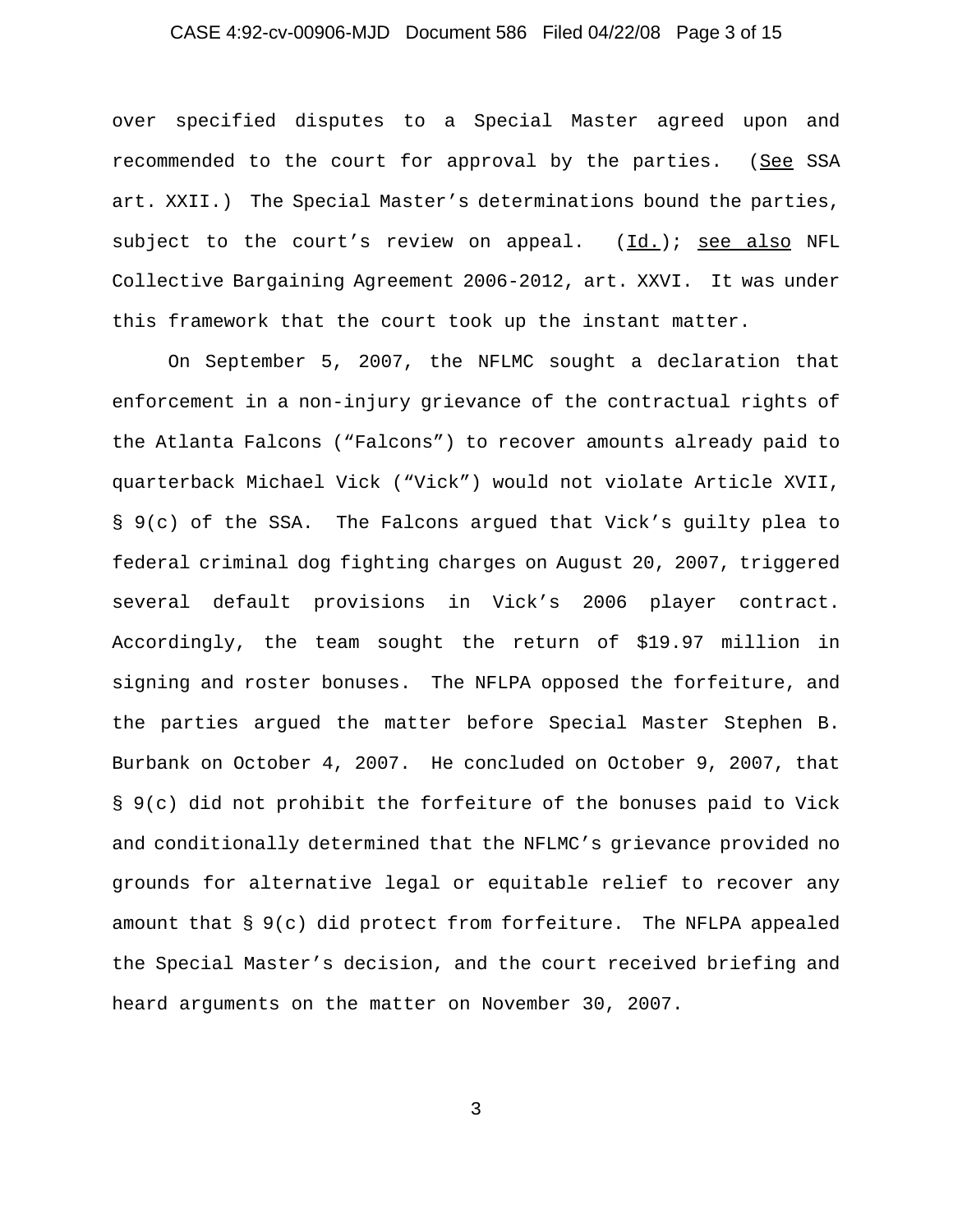# CASE 4:92-cv-00906-MJD Document 586 Filed 04/22/08 Page 4 of 15

On February 1, 2008, the court affirmed in part and reversed in part the recommendation of the Special Master. Based on recent precedent and analysis of the SSA and collective bargaining agreement, the court determined that § 9(c) precluded the forfeiture of roster bonus amounts "already earned" by Vick and that the protections of § 9(c) were not limited to contractual forfeitures. See White v. Nat'l Football League, 533 F. Supp. 2d 929 (D. Minn. 2008). The NFLMC filed a motion to vacate the court's judgment pursuant to Federal Rule of Civil Procedure 59(e) or 60(b) on February 14, 2008, alleging that the court has demonstrated bias and prejudice in the Vick case and the ongoing White litigation. It argues that the court should vacate its February 1 order and either remove itself from the case or terminate its continuing jurisdiction over the White settlement agreement.

#### **DISCUSSION**

Under Rule 59(e), the court may alter or amend its judgment only if it finds a "manifest" error of law or fact in its ruling. See Hagerman v. Yukon Energy Corp., 839 F.2d 407, 414 (8th Cir. 1988) (internal quotation and citation omitted). Such motions serve a limited function and "cannot be used to introduce new evidence, tender new legal theories, or raise arguments which could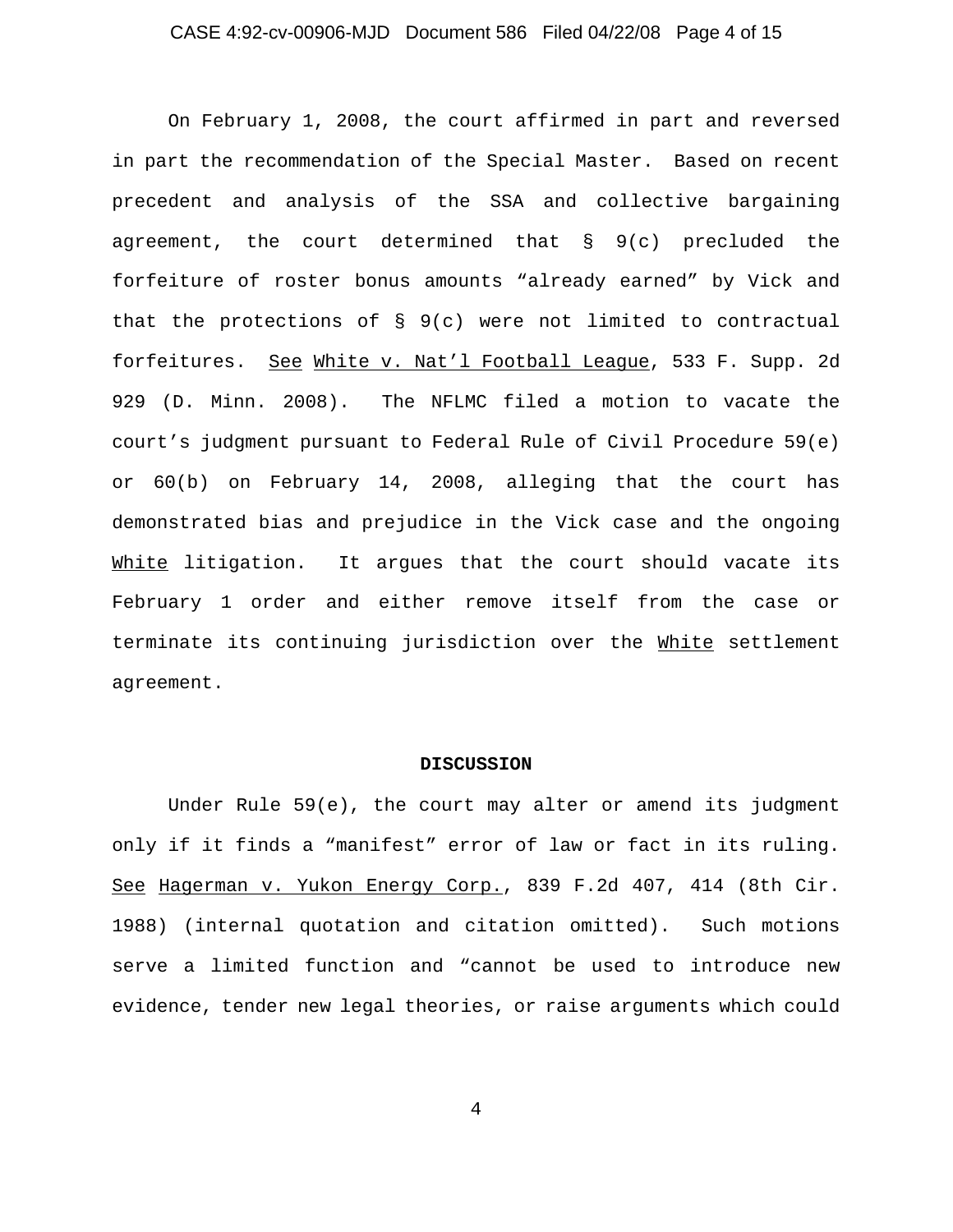### CASE 4:92-cv-00906-MJD Document 586 Filed 04/22/08 Page 5 of 15

have been offered or raised prior to entry of judgment." Baker v. John Morrell & Co., 266 F. Supp. 2d 909, 919 (N.D. Iowa 2003) (citing Hagerman, 839 F.2d at 414).

Similarly, pursuant to Rule 60(b) the court may relieve a party or its legal representative from a final judgment, order or proceeding for, among other reasons, mistake, inadvertence, surprise or excusable neglect. See MIF Realty L.P. v. Rochester Assocs., 92 F.3d 752, 755 (8th Cir. 1996). A Rule 60(b) motion is committed to the sound discretion of the court and is generally disfavored. Id.; see Rosebud Sioux Tribe v. A & P Steel, Inc., 733 F.2d 509, 515 (8th Cir. 1984). Under Rule 60(b), the movant must demonstrate "exceptional circumstances to justify relief." Brooks v. Ferguson-Florissant Sch. Dist., 113 F.3d 903, 904 (8th Cir. 1997).

### **I. Judicial Disqualification**

The NFLMC argues that the February 1 order should be vacated because of judicial bias and the appearance of partiality. In support of its motion, the NFLMC alleges the following incidents show bias or prejudice by the court:

- An interview with the court in the January 28, 2008, issue of Street & Smith's SportsBusiness Journal discussing NFL owners and the White settlement agreement.
- An interview with the court in the July 10, 2005, issue of the Colorado Springs Gazette discussing a previous Rule 60(b) motion in which the NFLMC requested that the court terminate its continuing jurisdiction over the matter.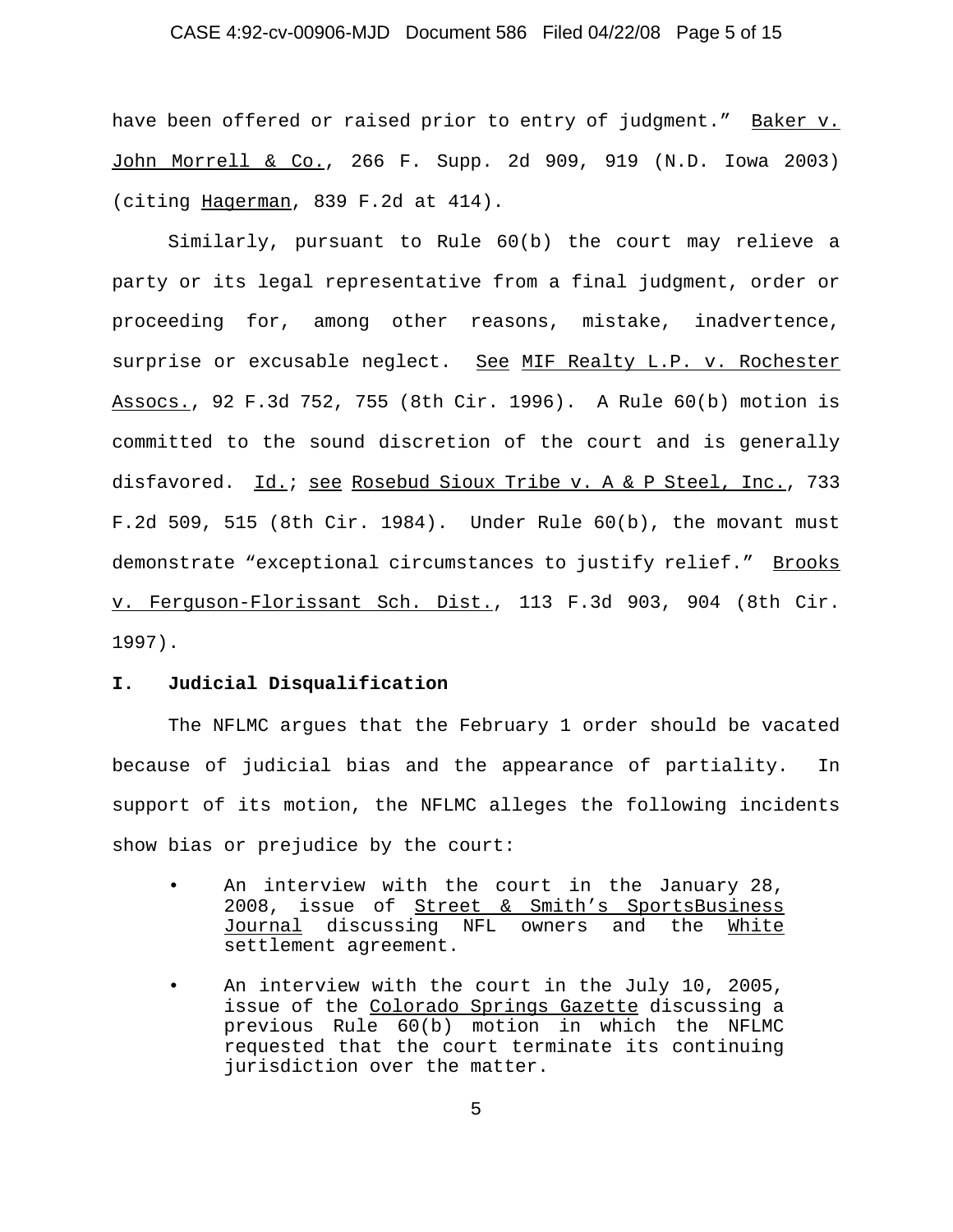An alleged series of ex parte conversations between the court and NFLPA Executive Director Gene Upshaw ("Upshaw") prior to hearings before the court including the November 30, 2007, hearing in the Vick matter.

Title 28, sections 144 and 455 of the United States Code govern the recusal or disqualification of a federal judge.

# **A. 28 U.S.C.** § **144**

Section 144 provides:

Whenever a party to any proceeding in a district court makes and files a timely and sufficient affidavit that the judge before whom the matter is pending has a personal bias or prejudice either against him or in favor of any adverse party, such judge shall proceed no further therein, but another judge shall be assigned to hear such proceeding.

The affidavit shall state the facts and reasons for the belief that bias or prejudice exists, and shall be filed not less than ten days before the beginning of the term at which the proceeding is to be heard, or good cause shall be shown for failure to file it within such time. A party may file only one such affidavit in any case. It shall be accompanied by a certificate of counsel of record stating that it is made in good faith.

A successful § 144 motion requires a "showing of actual bias." Williamson v. Ind. Univ., 345 F.3d 459, 464 (7th Cir. 2003); see Alexander v. Primerica Holdings, Inc., 10 F.3d 155, 166 (3d Cir. 1993). "Rumor, speculation, beliefs, conclusions, innuendo, suspicion, opinion" and other nonfactual matters are not ordinarily sufficient to require recusal. See Nichols v. Alley, 71 F.3d 347, 351 (10th Cir. 1995); see also United States v. Faul, Civ. No.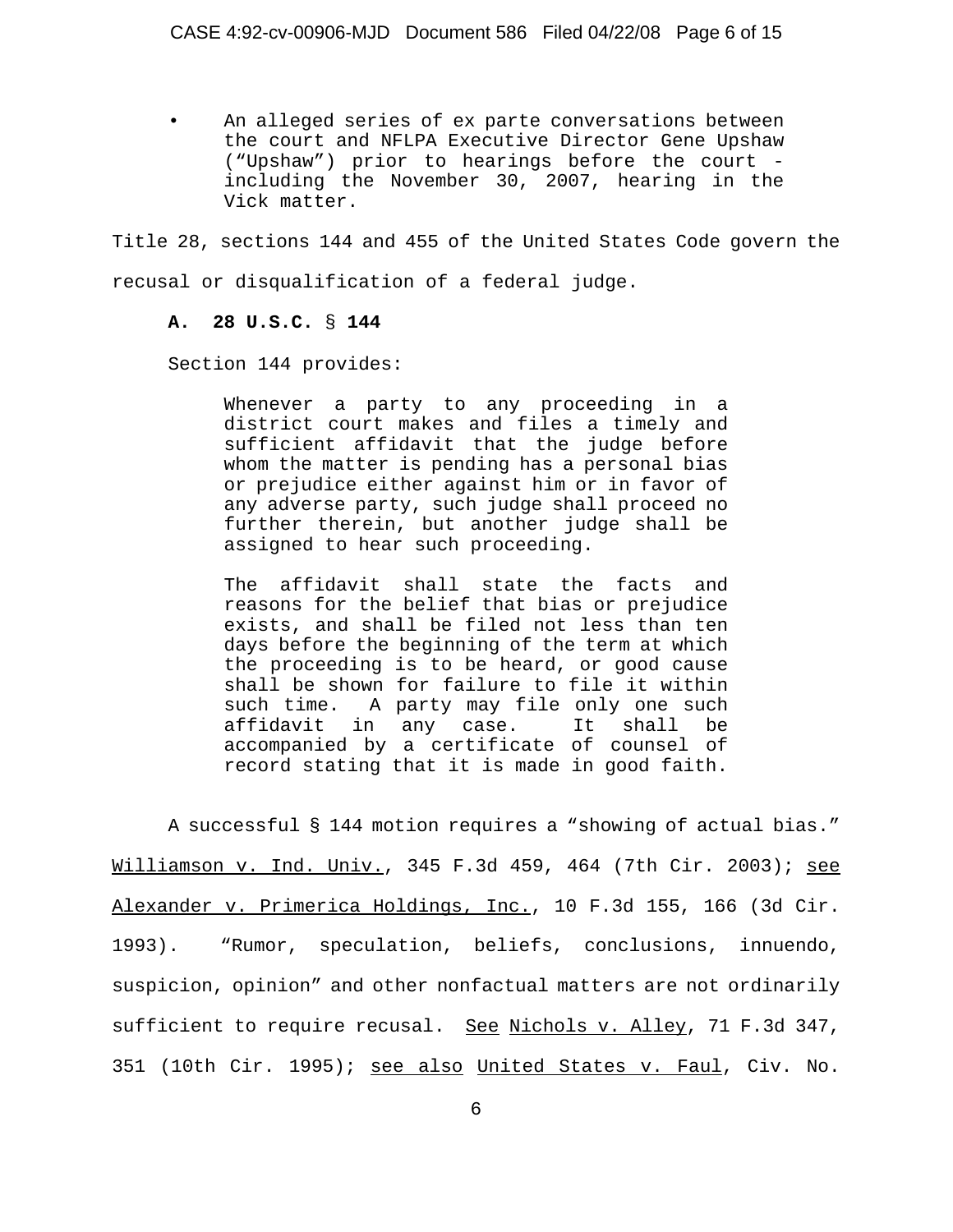# CASE 4:92-cv-00906-MJD Document 586 Filed 04/22/08 Page 7 of 15

3:99-41, 2007 WL 1847371, at \*5 (D.N.D. June 25, 2007). Rather, to be legally sufficient, the affidavit must provide specific facts "stated with particularity and must be definite as to times, places, persons, and circumstances." Tezak v. United States, 256 F.3d 702, 717 (7th Cir. 2001). Further, the accompanying affidavit "must strictly comply with all statutory requirements before it will disqualify a judge." In re Medlock, 406 F.3d 1066, 1073 (8th Cir. 2005); see also United States v. Burger, 964 F.2d 1065, 1070 (10th Cir. 1992); United States v. Anderson, 433 F.2d 856, 859 (8th Cir. 1970). It is the judge's obligation "to probe the legal sufficiency of the petitioner's affidavit and not to disqualify [himself] unnecessarily." Davis v. Comm'r, 734 F.2d 1302, 1303 (8th Cir. 1984).

The NFLMC's submissions do not meet the high bar for disqualification set by § 144. The declarations accompanying the motion fail to allege actual bias, focusing instead on the appearance of prejudice. Further, the NFLMC violated the express terms of § 144 by submitting two declarations, neither of which was accompanied by the required certificate of good faith. Moreover, neither submission adequately explained the delay in filing a motion that was based largely on events occurring years before the Vick decision. Indeed, the NFLMC filed its motion ten days after the adverse judgment and gave no adequate reason for ignoring § 144's requirement that the allegations be made ten days *before*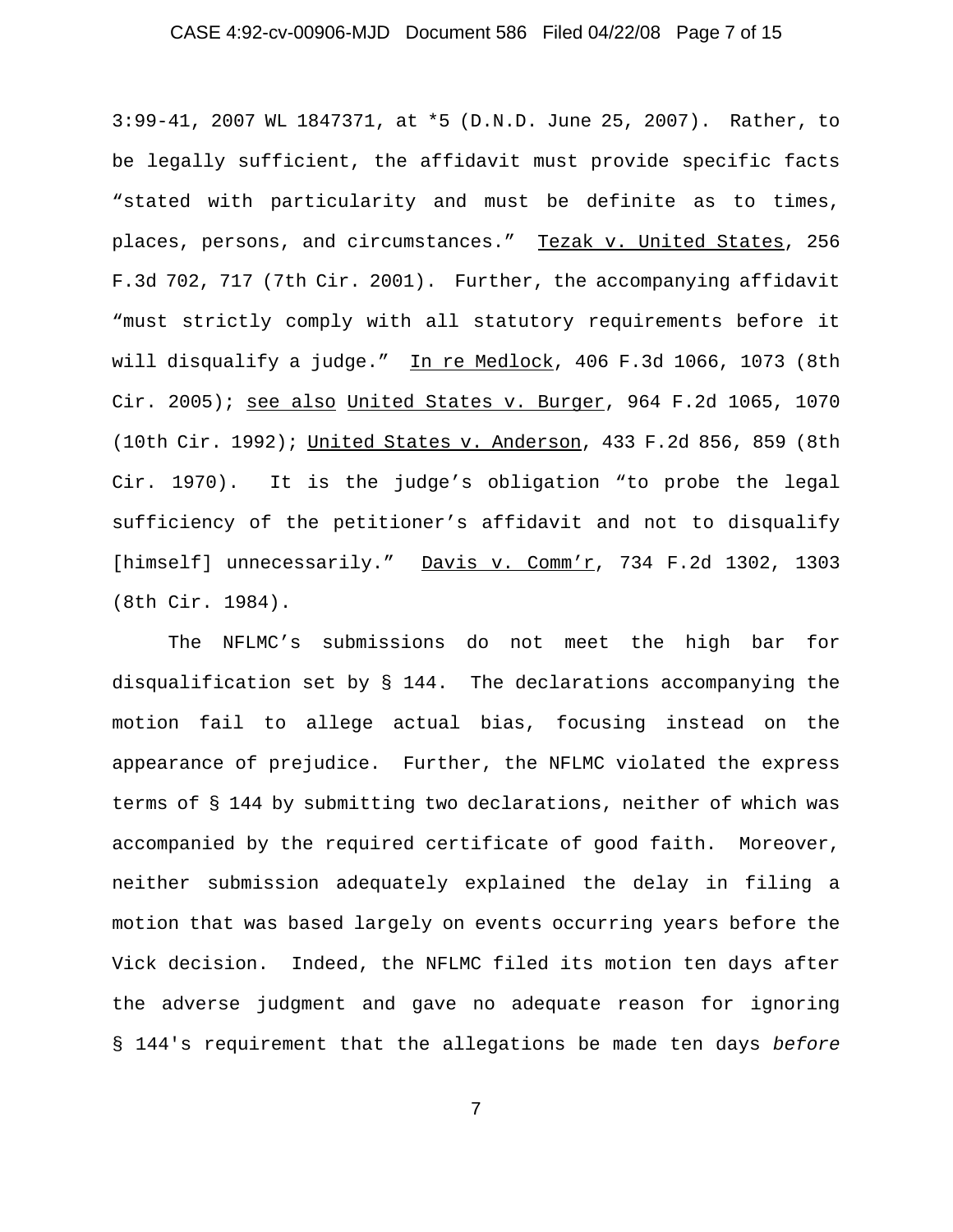#### CASE 4:92-cv-00906-MJD Document 586 Filed 04/22/08 Page 8 of 15

*the hearing*. For these reasons, the court will not disqualify itself pursuant to 28 U.S.C. § 144.

### **B. 28 U.S.C. § 455**

Section 455 is divided into two subsections. Section 455(a) sets forth a general declaration for disqualification while § 455(b) lists specific instances in which disqualification is required. See Microsoft Corp. v. United States, 530 U.S. 1301, 1301 (2000). The statute provides:

(a) Any justice, judge or magistrate judge of the United States shall disqualify himself in any proceeding in which his impartiality might reasonably be questioned.

(b) He shall also disqualify himself in the following circumstances:

(1) Where he has a personal bias or prejudice concerning a party, or personal knowledge of disputed evidentiary facts concerning the proceeding

28 U.S.C. § 455.

To determine whether Rule 59 or 60 relief is appropriate based on a violation of § 455, the court considers the risk of injustice to the parties, the risk that denial of relief will cause injustice in other cases and the risk of undermining public confidence in the judicial process. See Liljeberg v. Health Servs. Acquisition Corp., 486 U.S. 847, 863 (1988). Under either subsection, the honesty, integrity and impartiality of judges is presumed;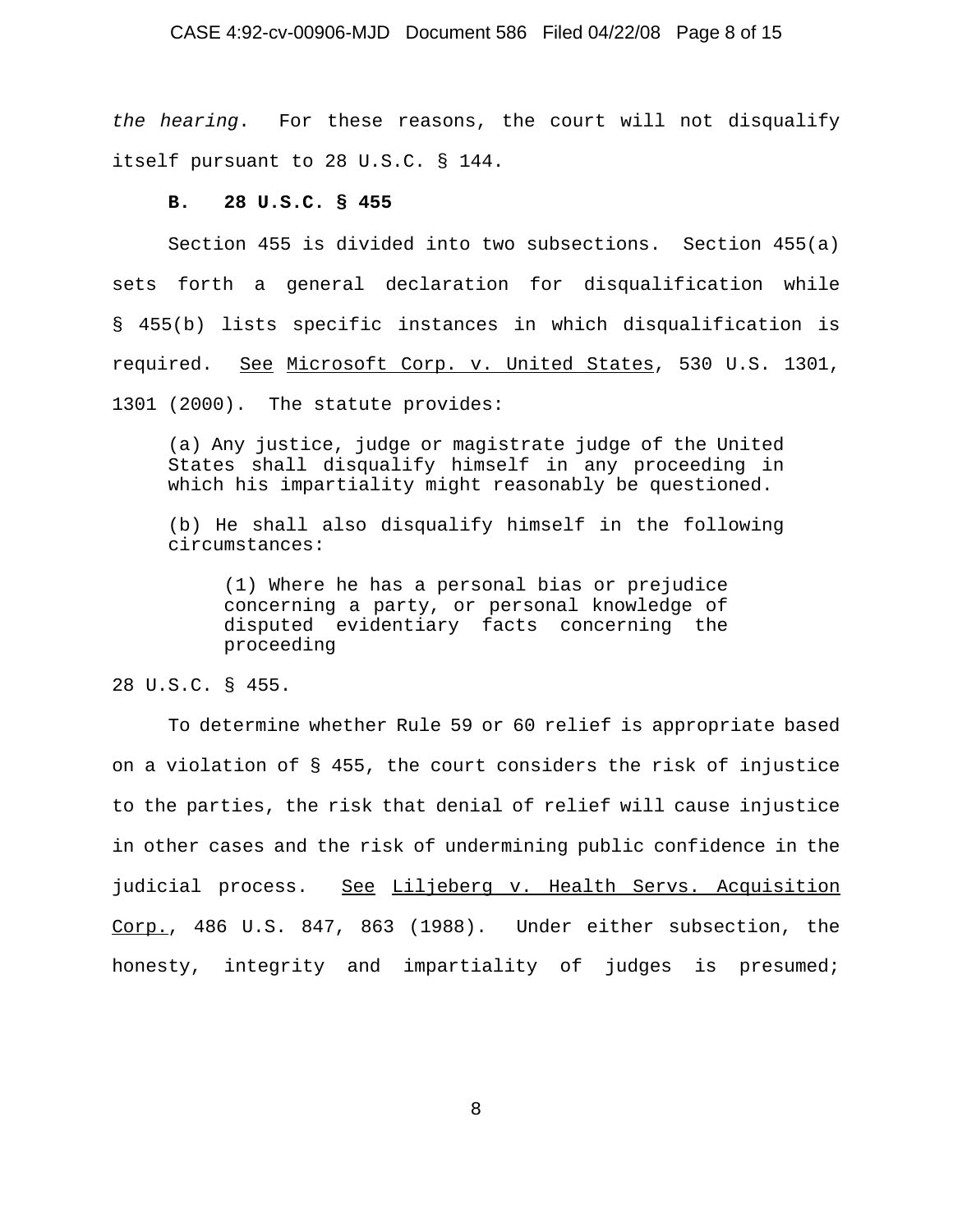# CASE 4:92-cv-00906-MJD Document 586 Filed 04/22/08 Page 9 of 15

therefore, a party seeking recusal bears the substantial burden of proving otherwise. See United States v. Martinez, 446 F.3d 878, 883 (8th Cir. 2006); Dyas v. Lockhart, 705 F.2d 993, 997 (8th Cir. 1983).

### **1. Section 455(b)(1)**

As with § 144, § 455(b)(1) concerns a judge's actual bias or prejudice. The bias or prejudice "must be personal and extrajudicial; it must derive from something other than that which the judge learned by participating in the case." United States v. Amedeo, 487 F.3d 823, 828-29 (11th Cir. 2007) (citation omitted). Opinions held by judges as a result of what they learned in earlier proceedings do not constitute bias or prejudice. See Liteky v. United States, 510 U.S. 540, 551 (1994).

The NFLMC's § 455(b)(1) motion, like its § 144 motion, fails for lack of demonstrable bias. Despite claiming § 455(b)(1) relief, the NFLMC devotes no more than a few lines to that subsection in any of its moving papers and cites little besides the adverse result to support its allegations of actual bias. An unfavorable judicial ruling, however, "does not raise an inference of bias." Harris v. Missouri, 960 F.2d 738, 740 (8th Cir. 1992). Accordingly, the court denies the NFLMC's motion for § 455(b)(1) relief.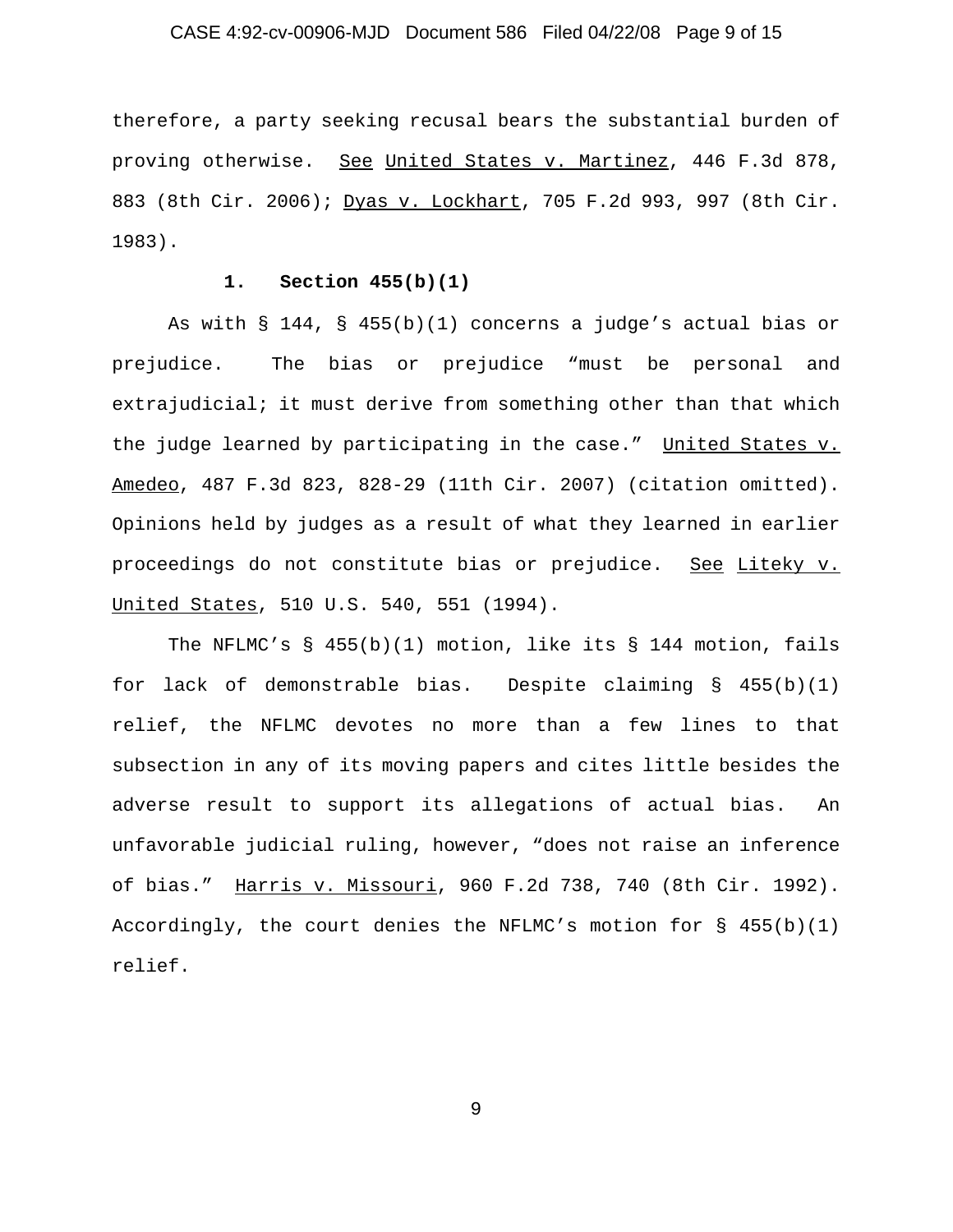### **2. Section 455(a)**

The NFLMC argues that the court's public comments and ex parte meetings with Upshaw satisfy § 455(a)'s objective standard and warrant disqualification.<sup>1</sup> Section 455(a) is a "catchall" recusal provision, covering both "interest or relationship" and "bias or prejudice" grounds but requiring them all to be evaluated on an "objective basis." See Liteky, 510 U.S. at 548 (internal quotations and citation omitted). Thus, whether a judge is actually biased is irrelevant - the "issue is 'whether the judge's impartiality might reasonably be questioned by the average person on the street who knows all the relevant facts of the case.'" Scenic Holding, LLC v. New Bd. of Trs. of the Tabernacle Missionary Baptist Church, Inc., 506 F.3d 656, 662 (8th Cir. 2007) (quoting Moran v. Clarke, 296 F.3d 638, 648 (8th Cir. 2002) (en banc)). The "relevant facts" are the "facts as they existed, and not as they were surmised or reported." Cheney v. U.S. Dist. Court for the Dist. of Columbia, 541 U.S. 913, 914 (2004).

As to the public comments, the NFLMC maintains that several quotations from the January 28, 2008, and July 10, 2005, articles give the appearance of bias. It cites the following statements:

<sup>&</sup>lt;sup>1</sup> The NFLMC also suggests that the pictures of the undersigned with a football in his hands accompanying one of the articles demonstrate bias and prejudice. This argument, made without any legal support, borders on frivolity, and the court will not address it herein.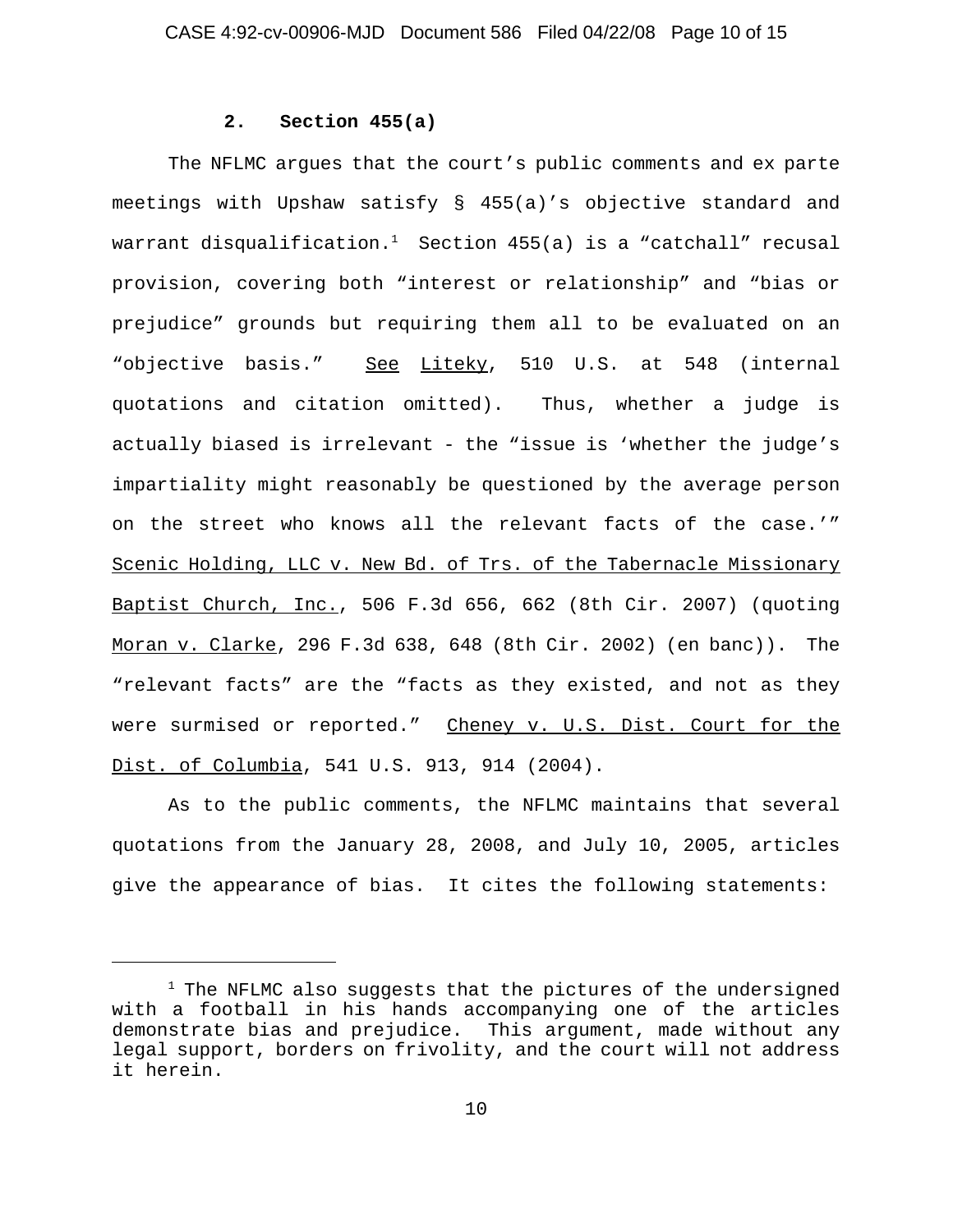- "[NFL owners] pretend they're getting beaten around. Well, they did, initially, but they had a position that was not legally sound." (Levy Decl. Ex. 1.)
- "I think if you ask [NFL Commissioner Paul] Tagliabue, he would say, 'The whole thing has come out our way.' Because, even though they complain about it ... all they've done is make tons of money." (Id.)
- "I could walk away from this case. But there's one problem: I know that I know too much. They know, including the NFL guys, that they don't have to reeducate me every time they show up here."  $(\underline{Id.})$
- "It was just an off-handed comment [about discontinuing the court's jurisdiction over the settlement agreement]. But a few days later I received a letter from the owners' group requesting, based on what I said, that I remove myself from matters involving the NFL and the players' union. I laughed at the letter and wrote them a letter kindly denying their request. They would have loved for me to be out of the way. But the letters were good-natured fun."  $(\underline{Id.}$  Ex. 2.)

The NFLMC maintains that these comments violate Canon  $3(A)(6)$  of the Judicial Code of Conduct and would lead a reasonable person to question the judge's impartiality. It argues that the comments demonstrate a bias against the NFL clubs and demonstrate an unwillingness to objectively reconsider issues like the court's continuing jurisdiction.

Canon 3(A)(6) provides that a judge "should avoid public comment on the merits of a pending or impending action." The Code and § 455(a) are not coextensive, and any public comments must be considered in the context in which they were issued. See In re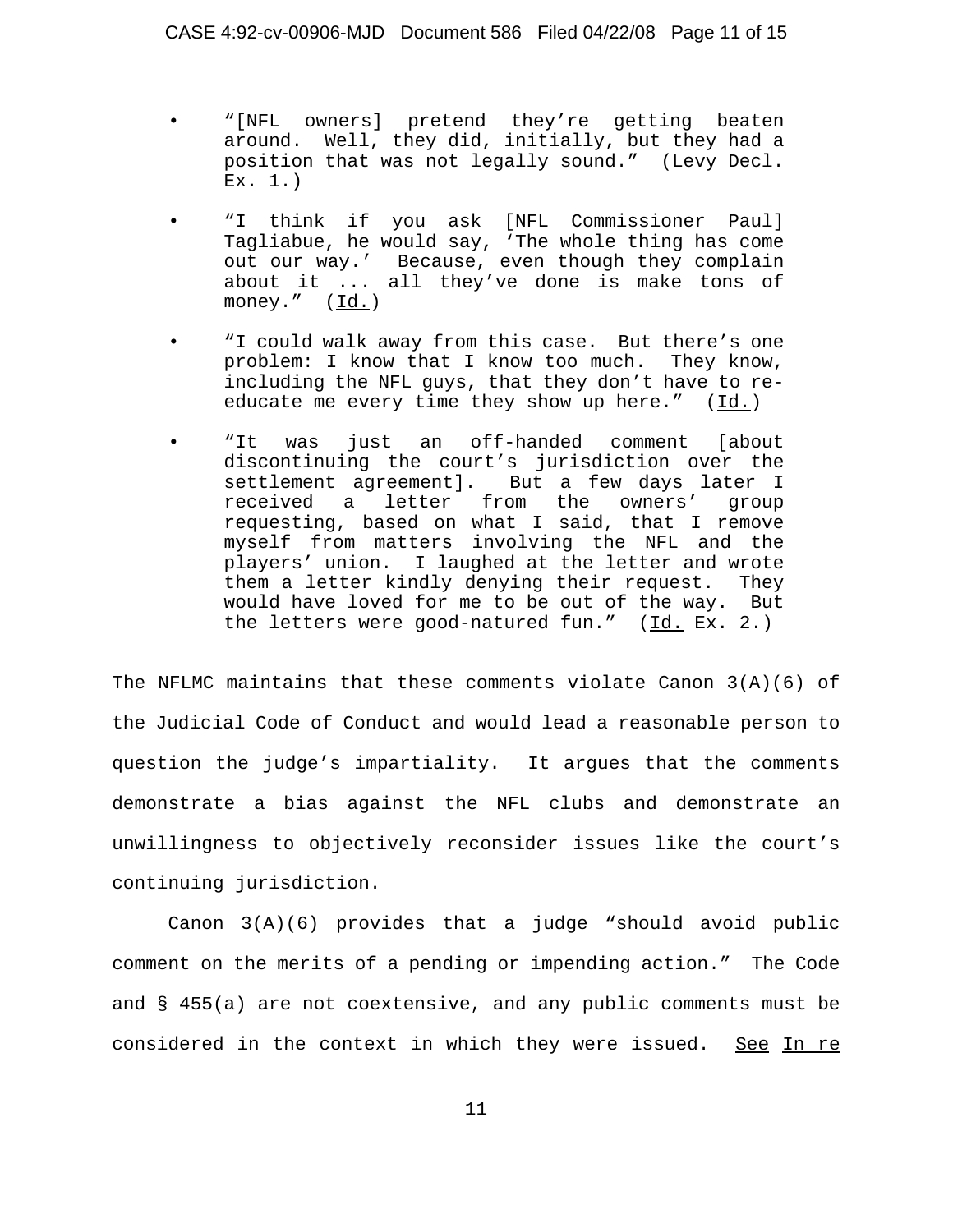### CASE 4:92-cv-00906-MJD Document 586 Filed 04/22/08 Page 12 of 15

Boston's Children First, 244 F.3d 164, 168 (1st Cir. 2001); In re Barry, 946 F.2d 913, 914 (D.C. Cir. 1991); United States v. Haldeman, 559 F.2d 31, 132-36 (D.C. Cir. 1976). Nevertheless, the general rarity of such public statements and the ease with which they may be avoided make it more likely that a reasonable person will interpret the statements as evidence of bias. See In re Boston's Children, 244 F.3d at 170; In re Allied-Signal, Inc., 891 F.2d 967, 971 (1st Cir. 1989).

Here, the NFLMC's reliance on Canon 3(A)(6) is misplaced. None of the January 28 or July 10 comments was remotely related to a pending matter. $^2$  Indeed, the Colorado Springs Gazette article was published years before the Vick matter was filed and the SportsBusiness Journal article - supposedly damning because it appeared while the Vick matter was sub judice - contains no reference whatsoever to Vick, the Falcons or pending issues. Further, the NFLMC's finding of bias in the comments requires a results-oriented reading of the quotations divorced from their context. Each article focused on the history of the NFL's collective bargaining agreement and the role of the court in that process, and neither featured quotations or analysis that demonstrated partiality. (See Levy Decl. Exs. 1, 2.) Instead, the

<sup>2</sup> Although styled as a dispute between the NFLMC and the NFLPA, the substance of the Vick matter was a dispute between Vick and the Atlanta Falcons over contract incentives - neither of whom were discussed in the articles.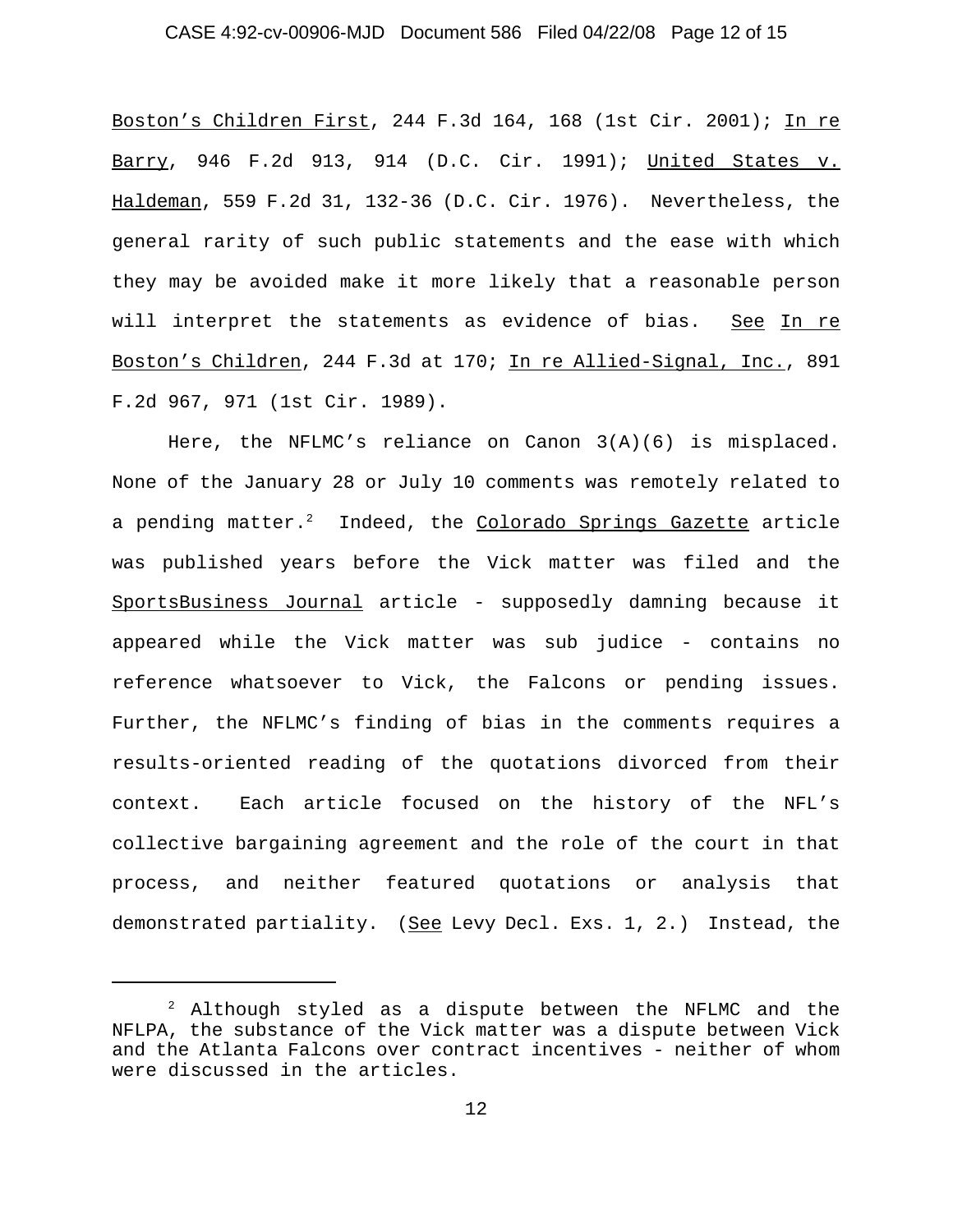# CASE 4:92-cv-00906-MJD Document 586 Filed 04/22/08 Page 13 of 15

court praised the leadership of both the NFLMC and the NFLPA and suggested that both sides had benefitted from the agreement reached over fifteen years ago. Moreover, although the court did not give a legally detailed explanation of its response to the NFLMC's previous motion to terminate the court's ongoing jurisdiction, the eight-page written order on the fully briefed matter demonstrates the seriousness with which the court considered the issue. (See Order of Dec. 23, 1997, Doc. No. 444.)

As to the NFLMC's claim that the comments, when viewed collectively, and the meetings with Upshaw create the appearance of bias, the court disagrees. The NFLMC places undue emphasis on the way an "average person" would view the comments and meetings; the true test for § 455(a) purposes is the manner in which an "average person ... *who knows all the relevant facts of the case*" views the situation. See Scenic Holding, 506 F.3d at 662 (emphasis added). That well-informed average person would understand the long history of the dispute between the NFLMC and the NFLPA and impute no bias to comments that merely reflected upon that history. That same average person would also think little of the meetings with Upshaw, aware that the practice grew out of the 1992 trial and negotiations in which all parties were invited to and did frequent chambers, that nothing about the merits of any case was ever discussed, and that such meetings also preceded the 1995, 1997, 2000 and 2001 decisions in which the court found for the NFLMC. In short, that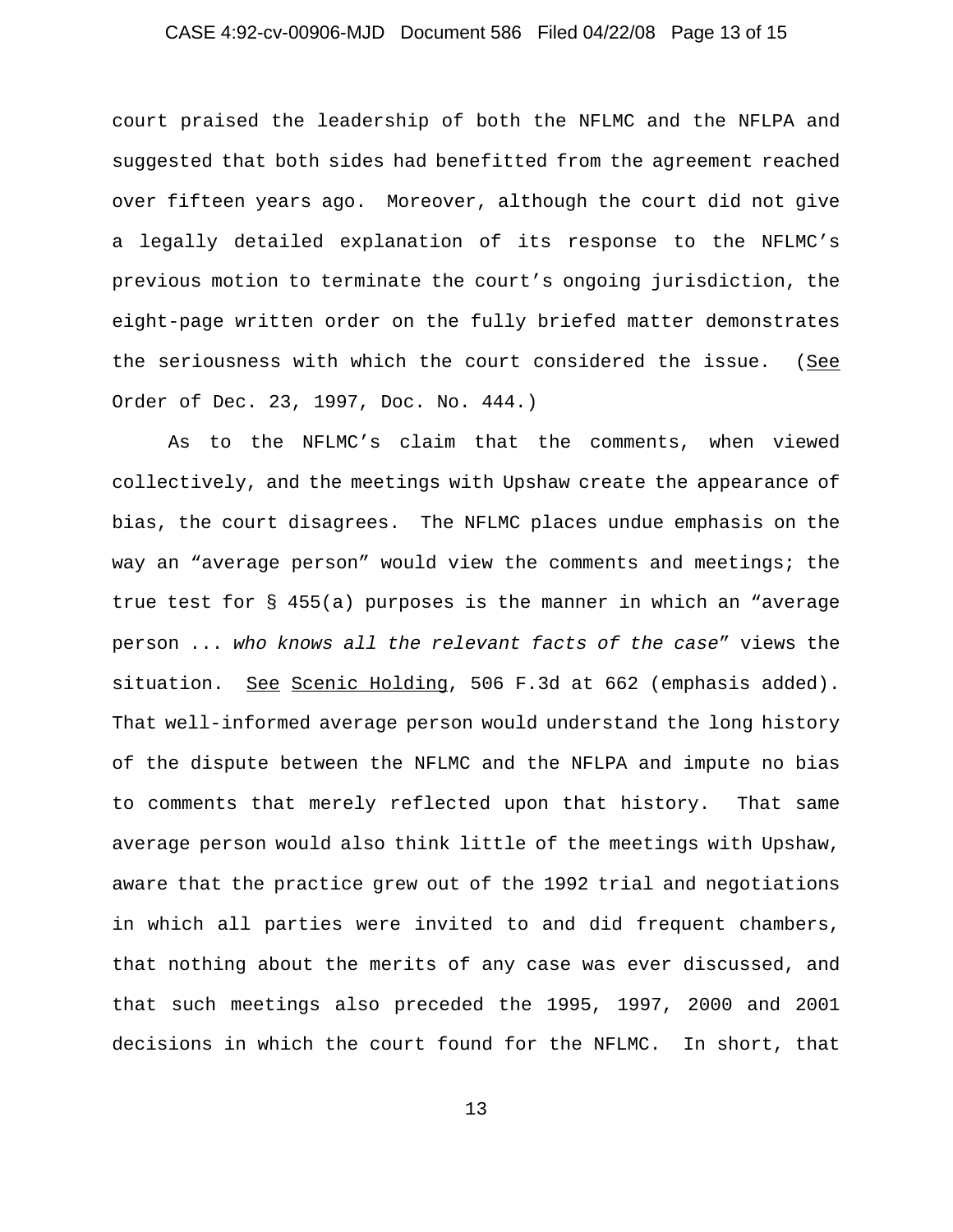# CASE 4:92-cv-00906-MJD Document 586 Filed 04/22/08 Page 14 of 15

average person would consider the comments and meetings in light of the unique facts of this case - especially the familiarity of all parties gained over the court's long involvement with the matter and conclude that the court possesses the utmost respect for both sides but considers each matter before him as an indifferent arbiter, devoid of bias or prejudice. Accordingly, there has been no injustice to the parties nor is there a risk of undermining public confidence in the judicial process, and the § 455(a) claim fails.

For these reasons, the court denies the NFLMC's motion to disqualify pursuant to 28 U.S.C.  $\S$ § 144, 455(a) and 455(b)(1), and it will not vacate judgment under Rule 59(e) or 60(b) in the Vick matter.

### **II. Modification of Final Consent Judgment**

The NFLMC moves in the alternative for the court to modify the final consent judgment and terminate its jurisdiction over the stipulated settlement agreement. In so doing, the NFLMC again takes up an issue it first raised in 1997. It argues now, as it did then, that the ratification of the NFLPA as the collective bargaining agreement representative of the players and the emergence of a more cooperative bargaining relationship between the clubs and their players are factual changes warranting modification of the settlement agreement. It further maintains that the Supreme Court's decision in Brown v. Pro Football, Inc., 518 U.S. 231